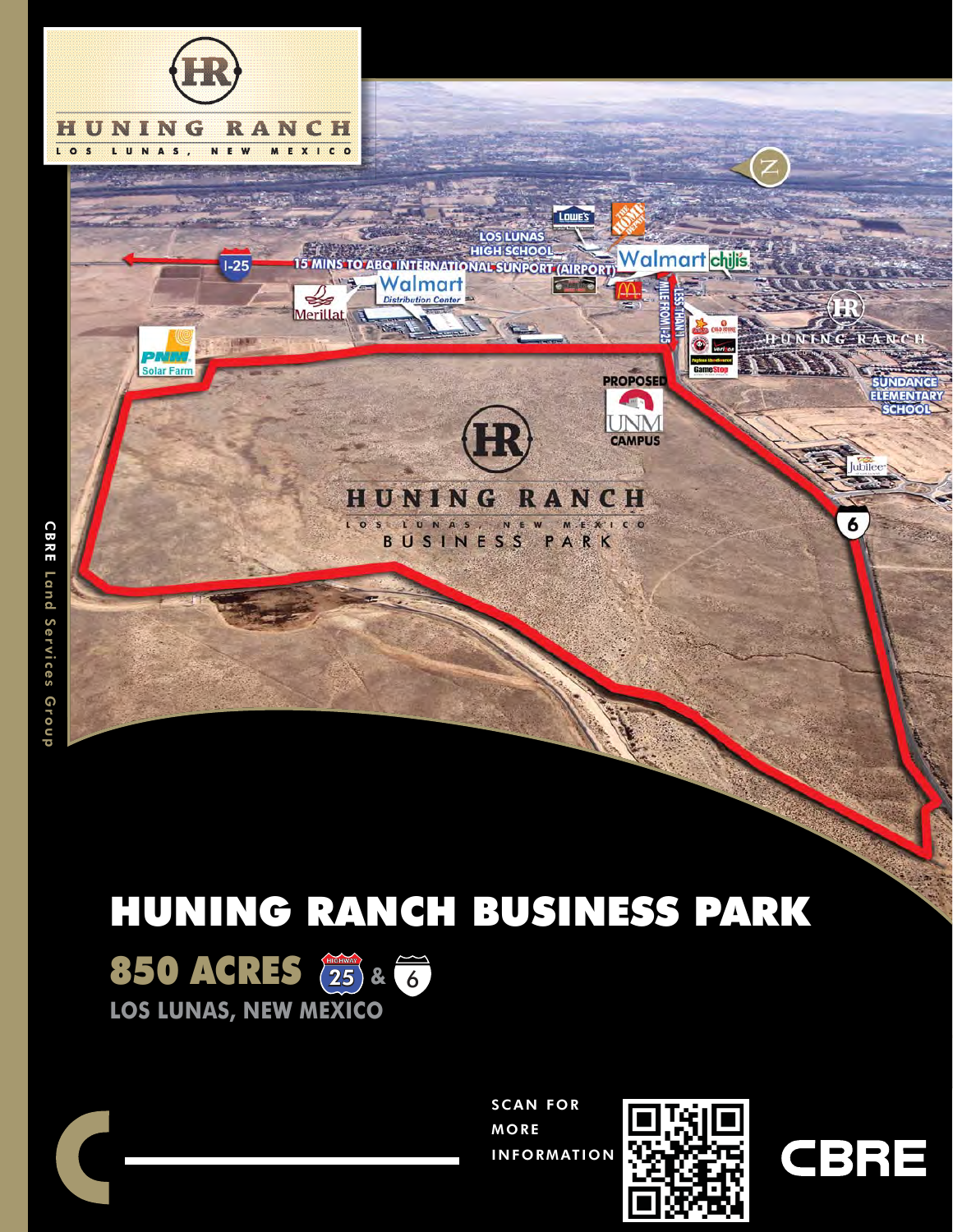### HUNING RANCH MASTER PLAN

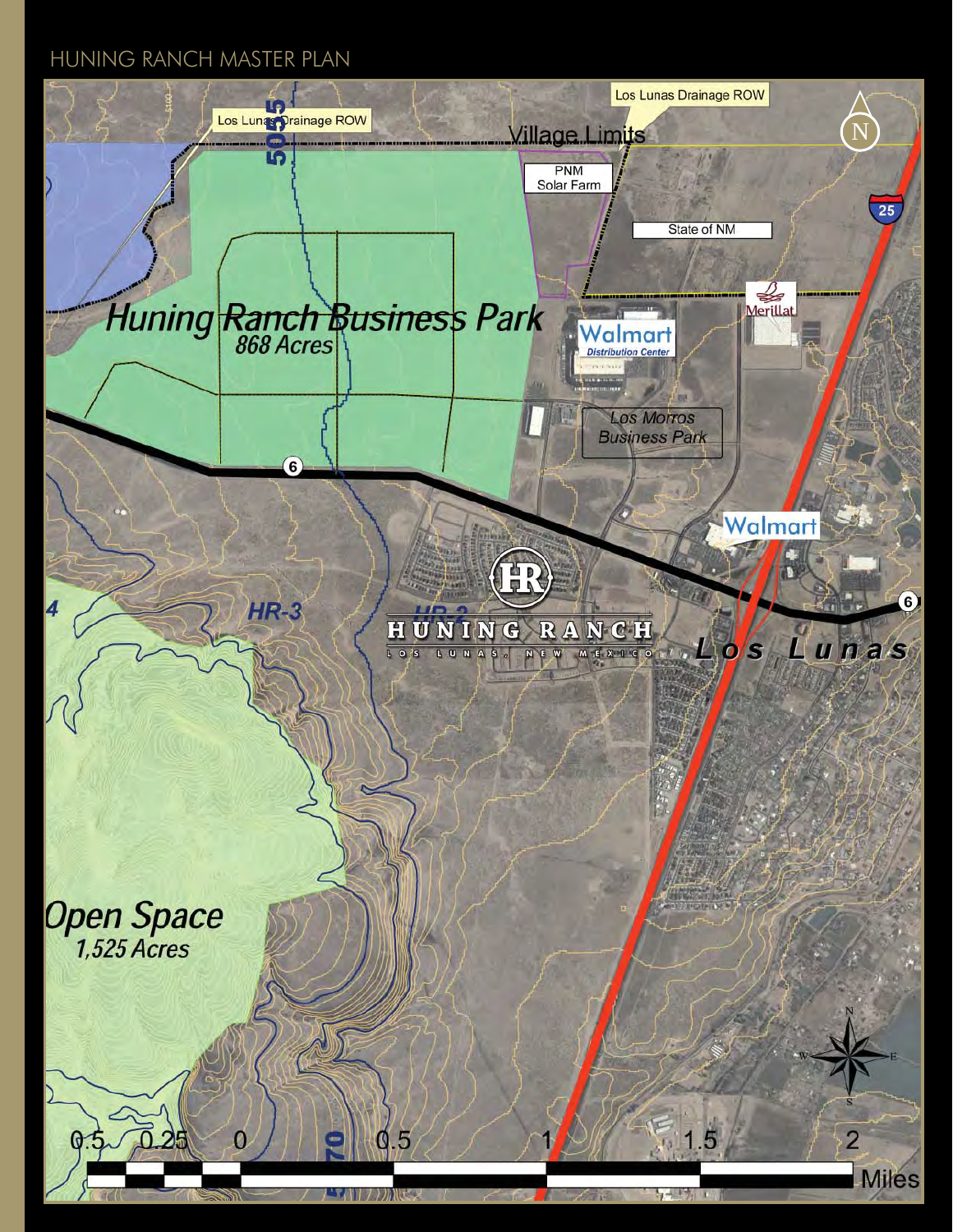## PLAT 850 AC.



#### CBRE CONTACTS:

#### LAND SERVICE GROUP

- Land Expertise
- :: Mike Schiffer First Vice President 505.837.4913 michael.schiffer@cbre.com
- :: Trevor Hatchell First Vice President 505.837.4922 trevor.hatchell@cbre.com
- :: Amanda Velarde Specialist, Client Services 505.837.4920 amanda.velarde@cbre.com

#### ALBUQUERQUE

CBRE, Inc. 6100 Uptown Blvd. NE, Suite 300, Albuquerque, NM 87110 www.cbre.com/abq



#### FOR SALE Commercial/Industrial Land

| SIZE:            | 850 Acres Will Divide                                                                                                                                                                                                                                                                                                                                 |  |  |
|------------------|-------------------------------------------------------------------------------------------------------------------------------------------------------------------------------------------------------------------------------------------------------------------------------------------------------------------------------------------------------|--|--|
| PRICE:           | See Listing Broker                                                                                                                                                                                                                                                                                                                                    |  |  |
|                  | <b>LOCATION:</b> 1-25/ HWY 6, Los Lunas, New Mexico                                                                                                                                                                                                                                                                                                   |  |  |
| <b>ZONING:</b>   | M-1 Commercial/ Industrial Village of Los Lunas                                                                                                                                                                                                                                                                                                       |  |  |
| <b>FEATURES:</b> | Wide variety of sites and acreage amount<br>available depending on use                                                                                                                                                                                                                                                                                |  |  |
|                  | All Utilities available Water & sewer provided by<br>$\mathbf{v}$ and $\mathbf{v}$ and $\mathbf{v}$ and $\mathbf{v}$ and $\mathbf{v}$ and $\mathbf{v}$ and $\mathbf{v}$ and $\mathbf{v}$ and $\mathbf{v}$ and $\mathbf{v}$ and $\mathbf{v}$ and $\mathbf{v}$ and $\mathbf{v}$ and $\mathbf{v}$ and $\mathbf{v}$ and $\mathbf{v}$ and $\mathbf{v}$ and |  |  |

Village of Los Lunas

Excellent access to Interstate 25 and HWY 6

 15 minute south of Albuquerque International Airport (Sunport)

 Los Lunas is pro-development and one of the fastest growing communities in New Mexico.